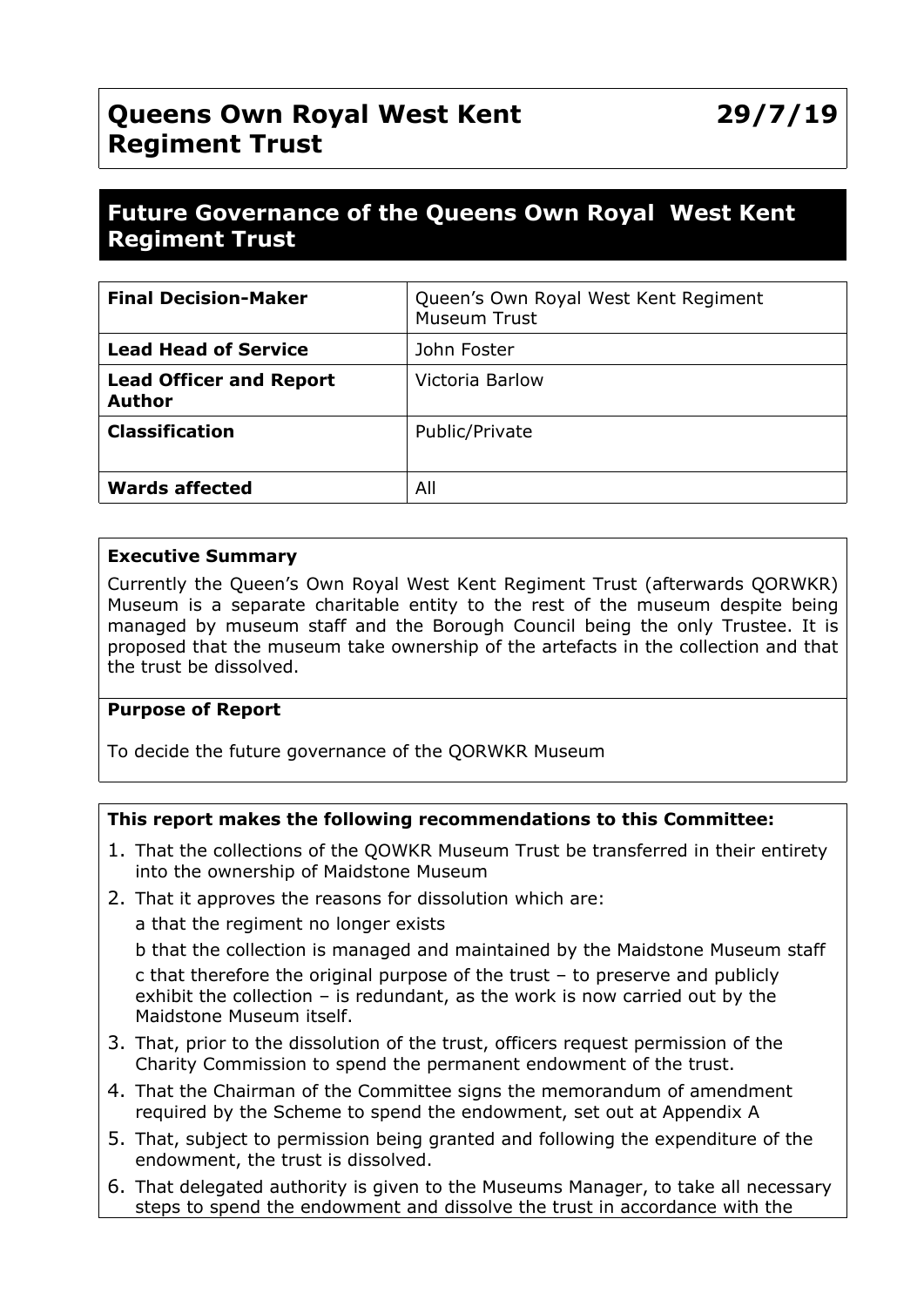Trust Scheme dated 12 March 2007 and the Charity Commission's requirements.

7. That a further report is brought to the next meeting of the Committee detailing the action taken to spend the permanent endowment and dissolve the trust.

| Timetable                                                      |             |  |  |
|----------------------------------------------------------------|-------------|--|--|
| <b>Meeting</b>                                                 | <b>Date</b> |  |  |
| Queens Own Royal West Kent Regiment<br><b>Museum Committee</b> | 29/7/19     |  |  |
|                                                                |             |  |  |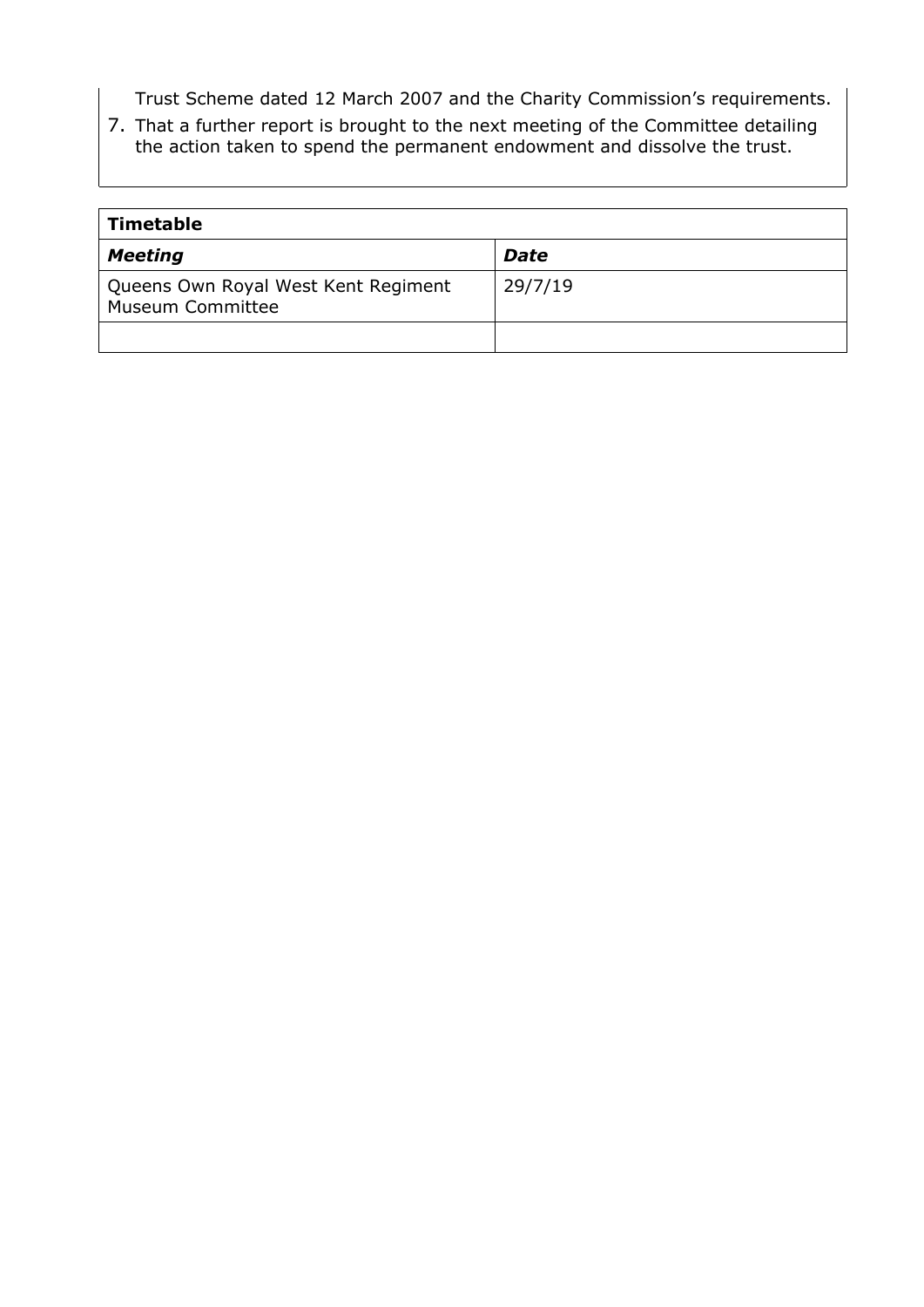# **Future Governance of the Queens Own Royal West Kent Regiment Trust**

# **1. CROSS-CUTTING ISSUES AND IMPLICATIONS**

| <b>Issue</b>                                        | <b>Implications</b>                                                                                                                                                                                                                                                                                                                                                                                                                                          | Sign-off                  |
|-----------------------------------------------------|--------------------------------------------------------------------------------------------------------------------------------------------------------------------------------------------------------------------------------------------------------------------------------------------------------------------------------------------------------------------------------------------------------------------------------------------------------------|---------------------------|
| <b>Impact on</b><br>Corporate<br><b>Priorities</b>  | The four Strategic Plan objectives are:<br><b>Embracing Growth and Enabling</b><br>Infrastructure<br>Safe, Clean and Green<br><b>Homes and Communities</b><br>A Thriving Place<br>٠<br>We do not expect the recommendations<br>will by themselves materially affect<br>achievement of corporate priorities.<br>However, they will support the Council's<br>overall achievement of its aims<br>particularly in the contribution to A<br><b>Thriving Place</b> | Victoria<br><b>Barlow</b> |
| <b>Cross</b><br><b>Cutting</b><br><b>Objectives</b> | The four cross-cutting objectives are:<br>Heritage is Respected<br>٠<br>Health Inequalities are Addressed and<br>$\bullet$<br>Reduced<br>Deprivation is reduced and Social Mobility<br>$\bullet$<br>is Improved<br><b>Biodiversity and Environmental</b><br>Sustainability is respected<br>These recommendations will help the Borough<br>Council to achieve the cross cutting objective -<br>Heritage is Respected.                                         | Victoria<br><b>Barlow</b> |
| <b>Risk</b><br><b>Management</b>                    | There is little risk associated with the<br>recommendations in this report. It largely<br>confirms the status quo in day to day activity<br>and the dissolution of the trust is unlikely to<br>receive adverse publicity.                                                                                                                                                                                                                                    | Victoria<br><b>Barlow</b> |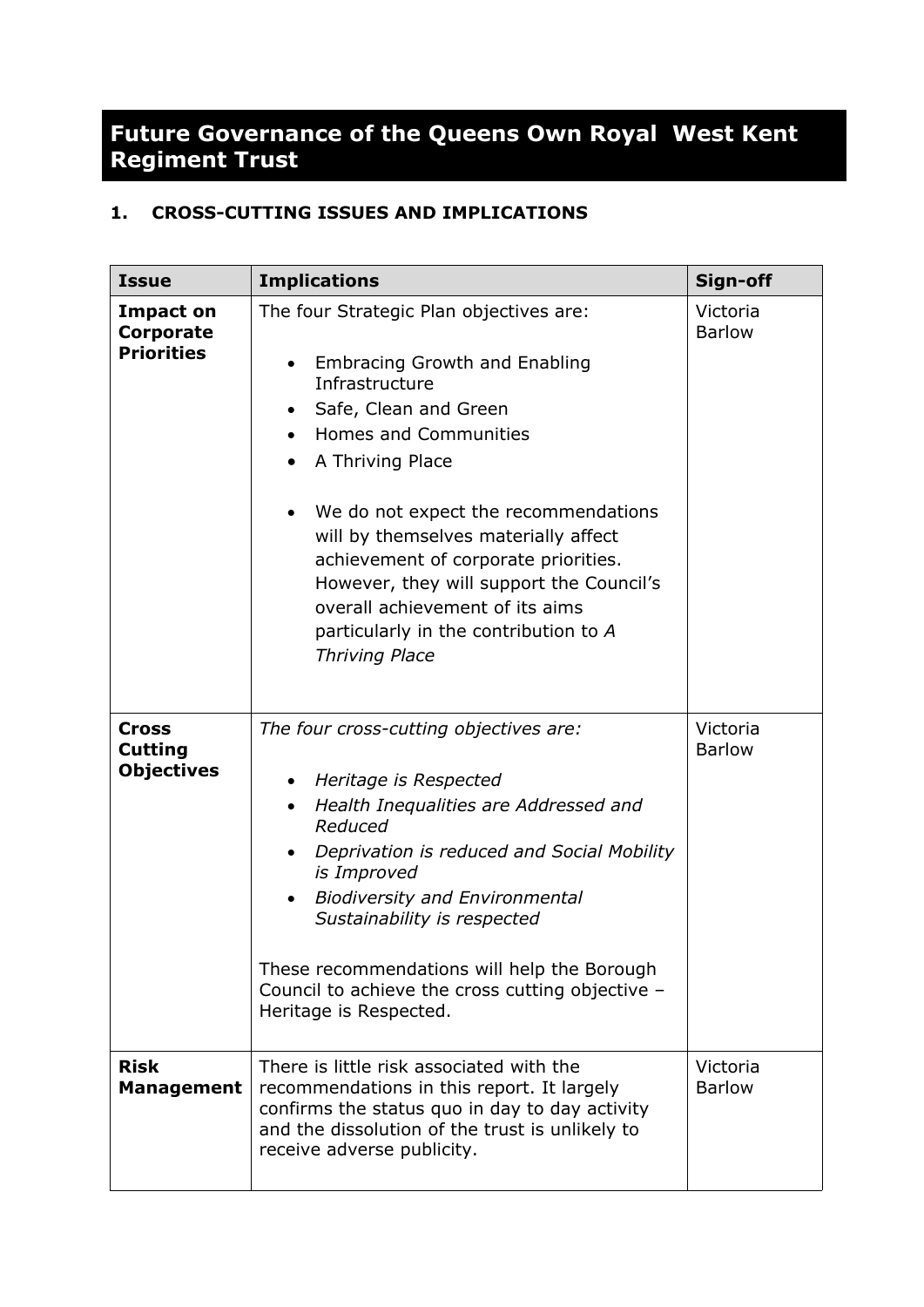| <b>Financial</b>                                       | The recommendations set out in this report are<br>consistent with good governance and financial<br>efficiency. There are no direct budgetary<br>implications.                                                                   | Section 151<br>Officer &<br>Finance<br>Team             |
|--------------------------------------------------------|---------------------------------------------------------------------------------------------------------------------------------------------------------------------------------------------------------------------------------|---------------------------------------------------------|
| <b>Staffing</b>                                        | We will deliver the recommendations with<br>our current staffing.                                                                                                                                                               | Victoria<br><b>Barlow</b>                               |
| Legal                                                  | • The Trust is covered by its own<br>governance document, a Charity<br>Commission Scheme dated 12 March<br>2007. The recommendations are in<br>line with that Scheme and with the<br>requirements of the Charity<br>Commission. | Principal<br>Solicitor,<br>Corporate<br>Governance      |
| <b>Privacy and</b><br><b>Data</b><br><b>Protection</b> | Accepting the recommendations will<br>$\bullet$<br>increase the volume of data held by the<br>Council. We will hold that data in line<br>with our retention schedules.                                                          | Policy and<br>Information<br>Team                       |
| <b>Equalities</b>                                      | There is no impact on equalities arising<br>$\bullet$<br>from this report.                                                                                                                                                      | <b>Equalities</b><br>and<br>Corporate<br>Policy Officer |
| <b>Public</b><br><b>Health</b>                         | We recognise that the recommendations<br>will have a positive impact on population<br>health or that of individuals.                                                                                                            | <b>Public Health</b><br>Officer                         |
| <b>Crime and</b><br><b>Disorder</b>                    |                                                                                                                                                                                                                                 | [Head of<br>Service or<br>Manager]                      |
| <b>Procurement</b>                                     | There are no procurement implications to the<br>recommendations in this report.                                                                                                                                                 | Head of<br>Service &<br>Section 151<br>Officer          |
|                                                        |                                                                                                                                                                                                                                 |                                                         |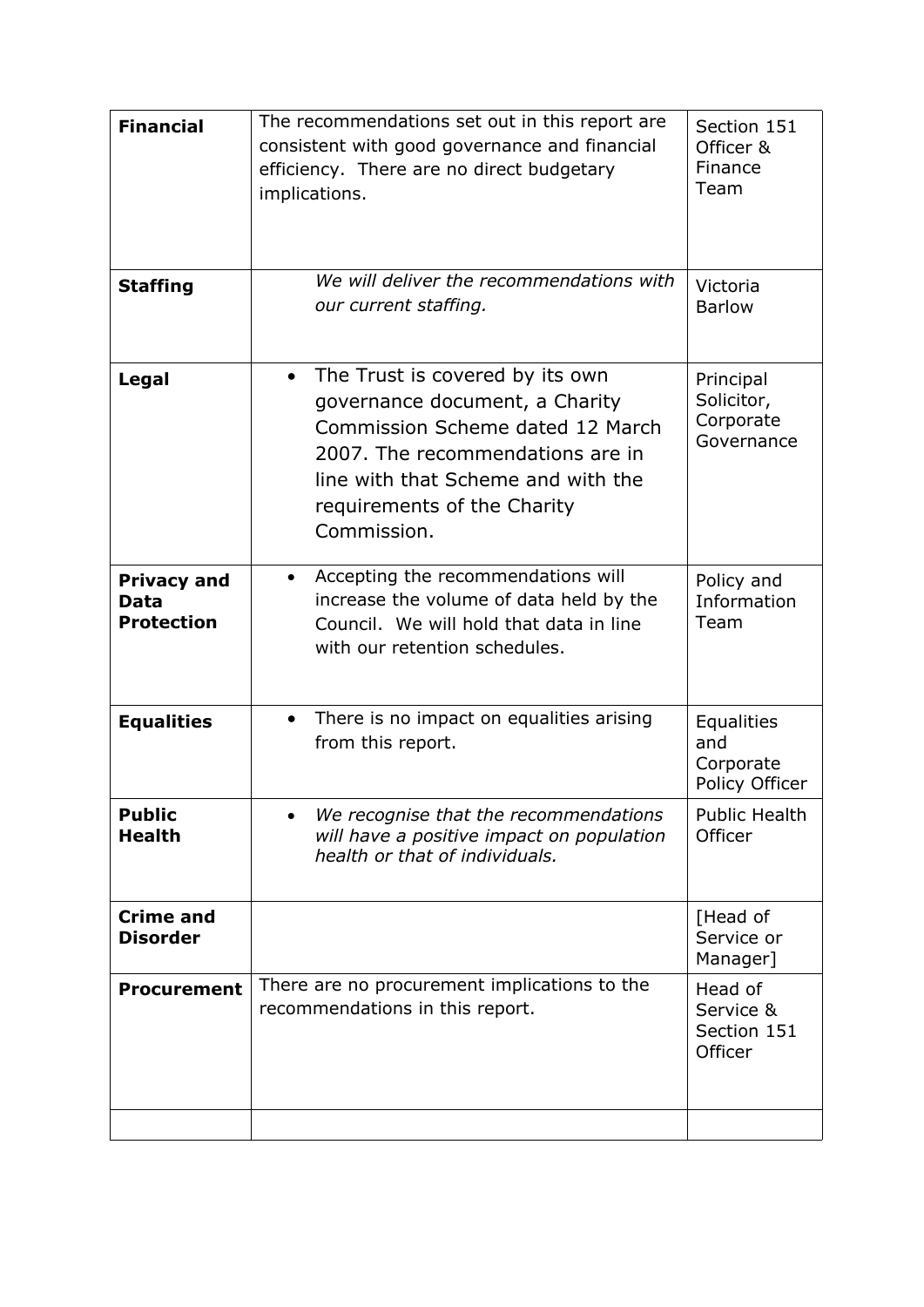# **2. INTRODUCTION AND BACKGROUND**

- 2.1 The QORWKR Museum Trust was established to provide a long term safe home for the collections relating to the Queens Own Royal West Kent Regiment which was disbanded in the late 1960s. As ex-servicemen were no longer to manage the collection, the council was identified as a safe repository for the objects.
- 2.2 The museum is currently responsible for the care, management and accreditation of the collection. The Local Authority is the sole corporate trustee and provides all financial and committee management for the Trust.
- 2.3 It has become clear over the years that there is no clear divide in the museum between the management of the collection and the management of the museum's other collections. In addition, there is duplication of services provided by finance, audit and democratic services which has a financial impact on the council's services.
- 2.4 Decision of QORWKR Committee on 6 March 2019

 At the previous meeting, the committee decided in principle to dissolve the collection and donate it to the Maidstone Museum and asked for officers to draw up a clear set of reasons for the dissolution of the charity that could be submitted to the Charity Commission. Officers were also asked to provide a cost analysis for the conservation of the collection where required, the provision of putting the collection on-line and the provision of a memorial plaque. Officers were also asked to approach a representative of the Queens Own West Kent Regiment to see if they would be willing to be part of the new Friends Association to oversee the smooth transition of the collection to the Maidstone Museum. The committee also noted at that meeting, that officers had spoken to the national Army Museum, who confirmed that they would not be interested in taking the collection.

- 2.5 Advice has been provided by the council's Legal Services team on the correct procedure under charity law for the dissolution of the Trust.
- 2.6 One of the conditions of dissolution is that the charity's endowment is spent on furthering the objectives of the Trust. The current value of the endowment is £23,032. With this in mind it is suggested that the following projects are pursued:
	- Conservation of 3 Sikh Colours at a cost of £5600 and £6300+VAT The colours were taken as trophies by British Troops during the first Anglo-Sikh war in the 1840s. They are the only ones of their type in existence but are not exhibited due to their condition but have been items of interest to Indian and British historians and could have an important role in the telling the story of the regiment in the  $21^{st}$  century.

Conservation of French Tricolour at a cost of £7500 and £8, 420+VAT Similarly the tricolour was seized by British troops from Sikh soldiers in the Punjab but it was previously taken by the Indians from French troops. This object shows a different side to the concept of spoils of war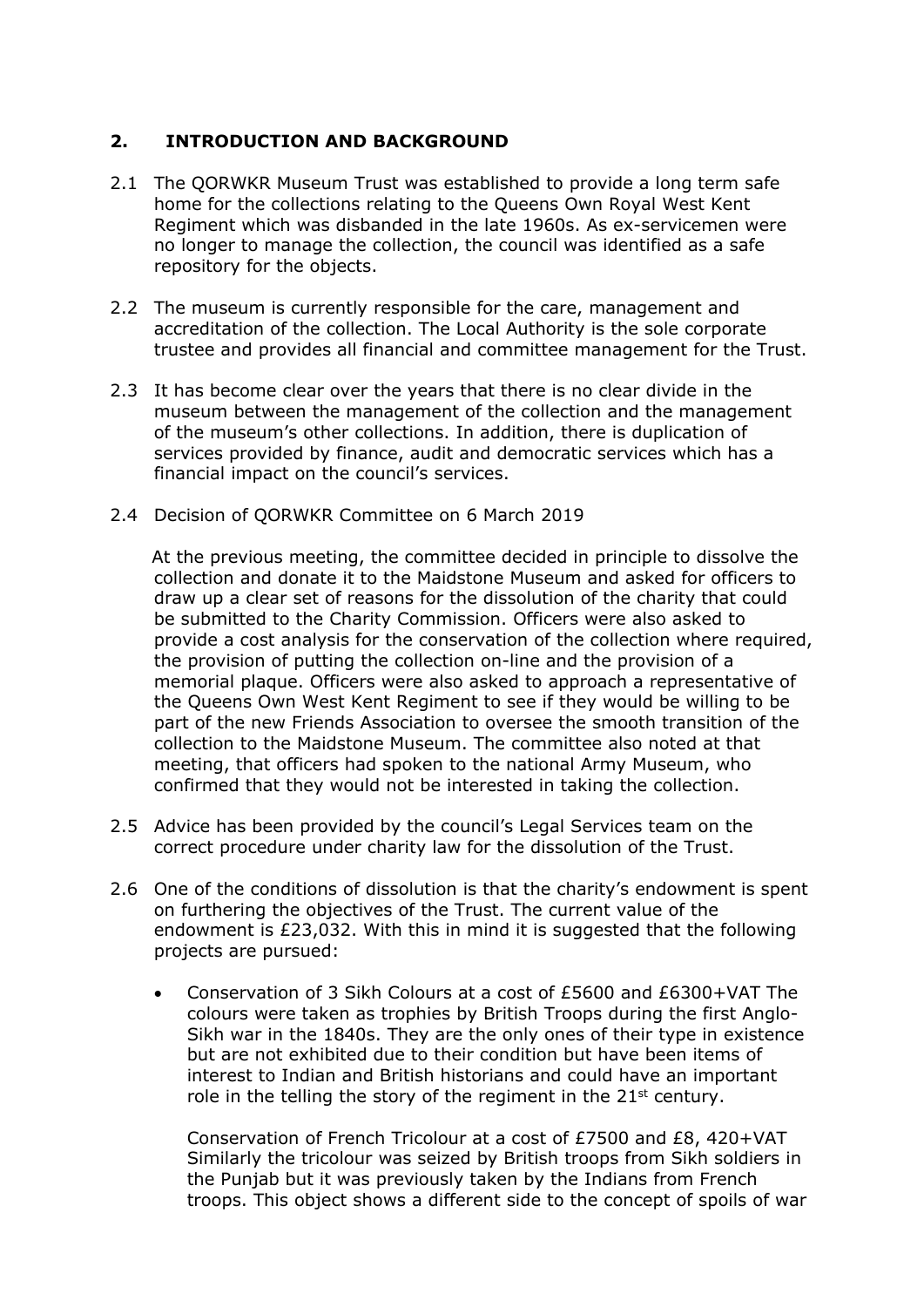and should be considered as one with the colours above.

- Digital presentation of Kohima and Malaya Oral Histories on website and/or digital kiosks already in the gallery at a cost of approximately £6000. These recordings were carried out approximately a decade ago but need editing and making suitable for broadcast. As 2019 is the 75<sup>th</sup> anniversary of the Battle of Kohima, it would seem a fitting moment to make these available.
- Any left-over funds would be used to purchase conservation and storage materials for the on-going care of and access to the collection.
- Another memorial is not suggested as the war memorial in Brenchley Gardens already commemorates the regiment and the museum gallery is likely to remain even in a refurbished museum.

#### Another memorial

- 2.7 The trust is governed by a Scheme of the Charity Commission dated 12 March 2007. This states that if the trust cannot preserve and exhibit the collection, the collection must be transferred to an accredited museum.
- 2.8 The Scheme also requires prior written approval of the Charity Commission before the permanent endowment of the trust is spent.
- 2.9 The Scheme requires that the Chairman of this Committee signs a written memorandum of the amendment to the Scheme which enables the trustee to spend the endowment. A certified copy of the memorandum must be sent to the Charity Commission within three months of the decision. The proposed memorandum is set out at Appendix A.

# **3 AVAILABLE OPTIONS**

- 3.1 That the collections be transferred to Maidstone Museum and the Trust dissolved. Oversight will then revert to the Economic Regeneration and Leisure Committee's oversight of the museum.
- 3.2 That no action is taken and the status quo is allowed to continue.

## **4. PREFERRED OPTION AND REASONS FOR RECOMMENDATIONS**

- 4.1 It has become clear that there is no longer a need for a separate Trust to protect the collections of the QORWKR. The collection is treated as a de facto part of the museum's collections in terms of both collections management, care and display. This means that there is duplication of work for those services supporting the Trust.
- 4.2 The committee will be presented with options for the dispersal of any remaining funds before the charity is dissolved. Any funds spent will be related to the care and future access to the specific collection